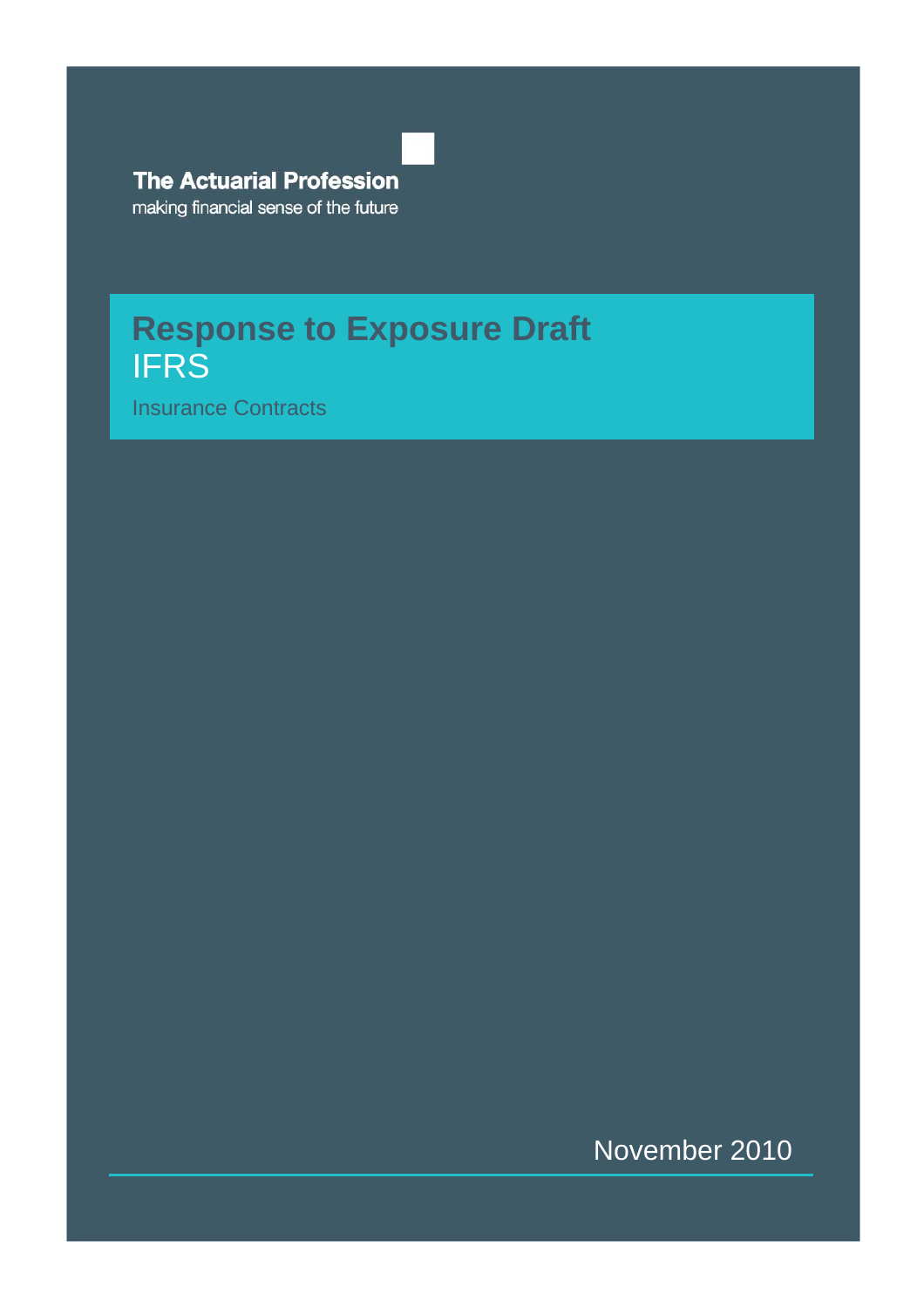### **About the Actuarial Profession**

The Institute and Faculty of Actuaries is the chartered professional body for actuaries in the United Kingdom. A rigorous examination system is supported by a programme of continuous professional development and a professional code of conduct supports high standards, reflecting the significant role of the Profession in society.

Actuaries' training is founded on mathematical and statistical techniques used in insurance, pension fund management and investment and then builds the management skills associated with the application of these techniques. The training includes the derivation and application of 'mortality tables' used to assess probabilities of death or survival. It also includes the financial mathematics of interest and risk associated with different investment vehicles – from simple deposits through to complex stock market derivatives.

Actuaries provide commercial, financial and prudential advice on the management of a business' assets and liabilities, especially where long term management and planning are critical to the success of any business venture. A majority of actuaries work for insurance companies or pension funds – either as their direct employees or in firms which undertake work on a consultancy basis – but they also advise individuals and offer comment on social and public interest issues. Members of the profession have a statutory role in the supervision of pension funds and life insurance companies as well as a statutory role to provide actuarial opinions for managing agents at Lloyd's.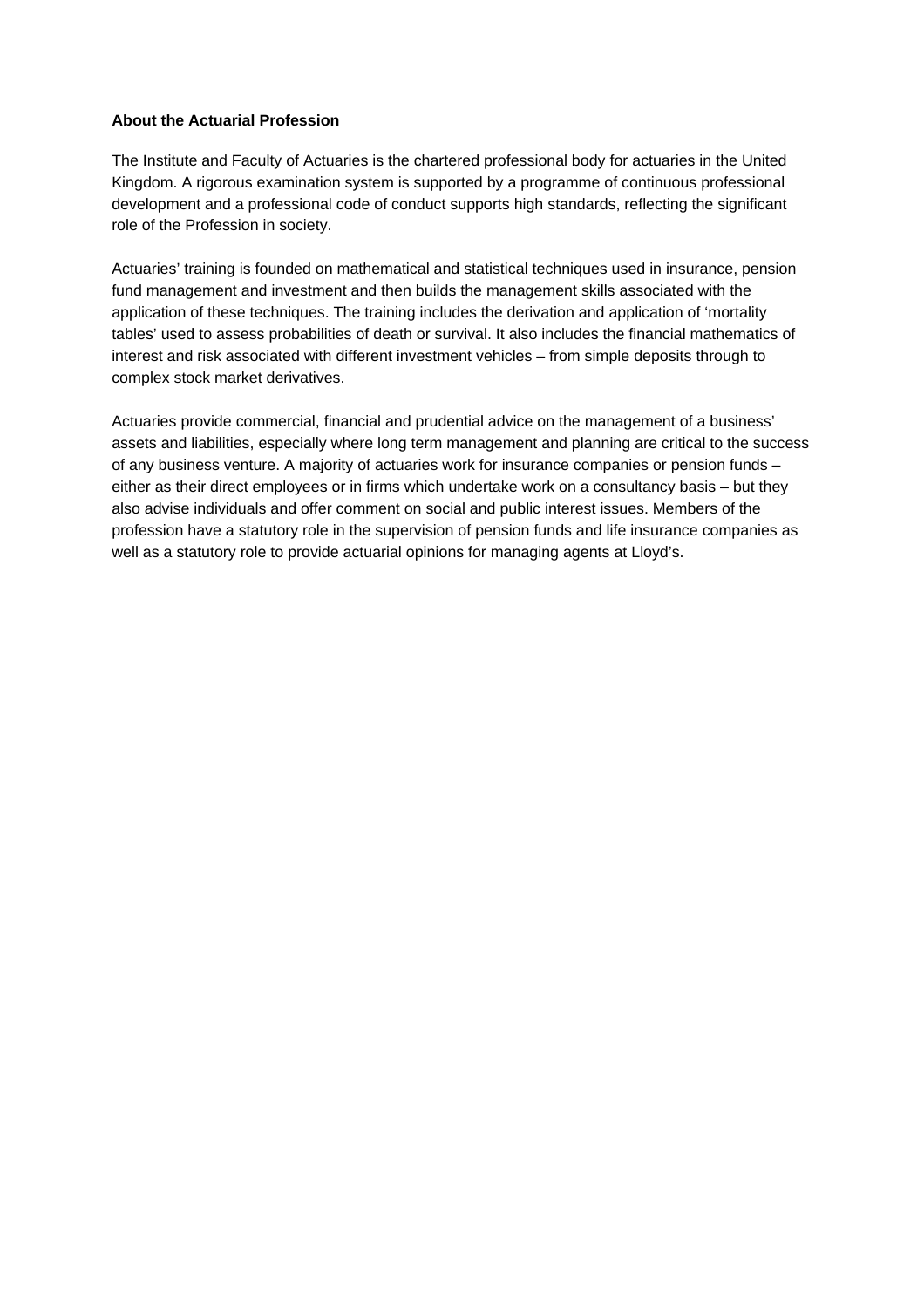International Accounting Standards 25 November 2010 Board 1st Floor, 30 Cannon Street London EC4M 6XH

Dear Sir/Madam

#### **Exposure Draft: Insurance Contracts**

Thank you for the opportunity to comment on this exposure draft *Insurance Contracts.* A detailed response to the exposure draft is being left to the International Actuarial Association. However, there are a number of issues with the exposure draft, predominantly those which affect UK insurers disproportionately, where we believe separate representation is appropriate.

We set out below comments on these issues and confirm that we are happy for them to be placed on the public record. We would emphasise that whilst we accept the exposure draft is a big improvement on IFRS 4, the comments do not reflect all our concerns with the proposals. In particular, we very much doubt their adoption will remove the need for life assurance companies to provide supplementary information to cater for the needs of investors.

#### Business with discretionary participating features

The intended treatment of assets within a participating fund which are surplus to the requirements of current policyholders needs clarification. In paragraph B61(j) there is a reference to liabilities being included in respect of future policyholders but this is contradicted in a number of places elsewhere.

We believe it is appropriate to split the surplus into its shareholder and policyholder components. The latter could be indentified as a separate item from the liability for in-force policyholders and perhaps labelled "members' interest" in a mutual. In a 90/10 proprietary company, the shareholders interest would need to allow for what is commonly referred to as the "burn through" cost, representing the market-consistent mean value of any future shareholder support to the fund needed to make benefit payments.

#### Unit-linked business

We were pleased that the exposure draft addressed some accounting mismatches for this business. However, we were disappointed that one such mismatch was not dealt with, namely that associated with the requirement to cover a deposit floor (surrender value) in the policyholder liability combined with the need to establish a deferred tax charge on a full undiscounted basis. In the UK the allowance within a unit fund for capital gains tax may be less than the full undiscounted amount for reasons associated with treating policyholders fairly and this can lead to some wide, artificial swings in reported profit.

We appreciate the IASB's desire not to change IAS 12 merely on account of an issue largely confined to UK unit-linked business. However, it would be helpful if, say, the Basis for Conclusions could record that the deposit floor for unit-linked business need not be the

**Maclaurin House** 18 Dublin Street Edinburgh · EH1 3PP  $T + 44(0)1312401300$  $F +44(0)1312401313$ 

Staple Inn Hall High Holborn London  $\cdot$  WC1V 7Q1  $T +44(0)2076322100$  $F +44(0)2076322111$ 

Napier House 4 Worcester Street Oxford · OX1 2AW  $T +44(0)1865268200$  $F +44(0)1865268211$